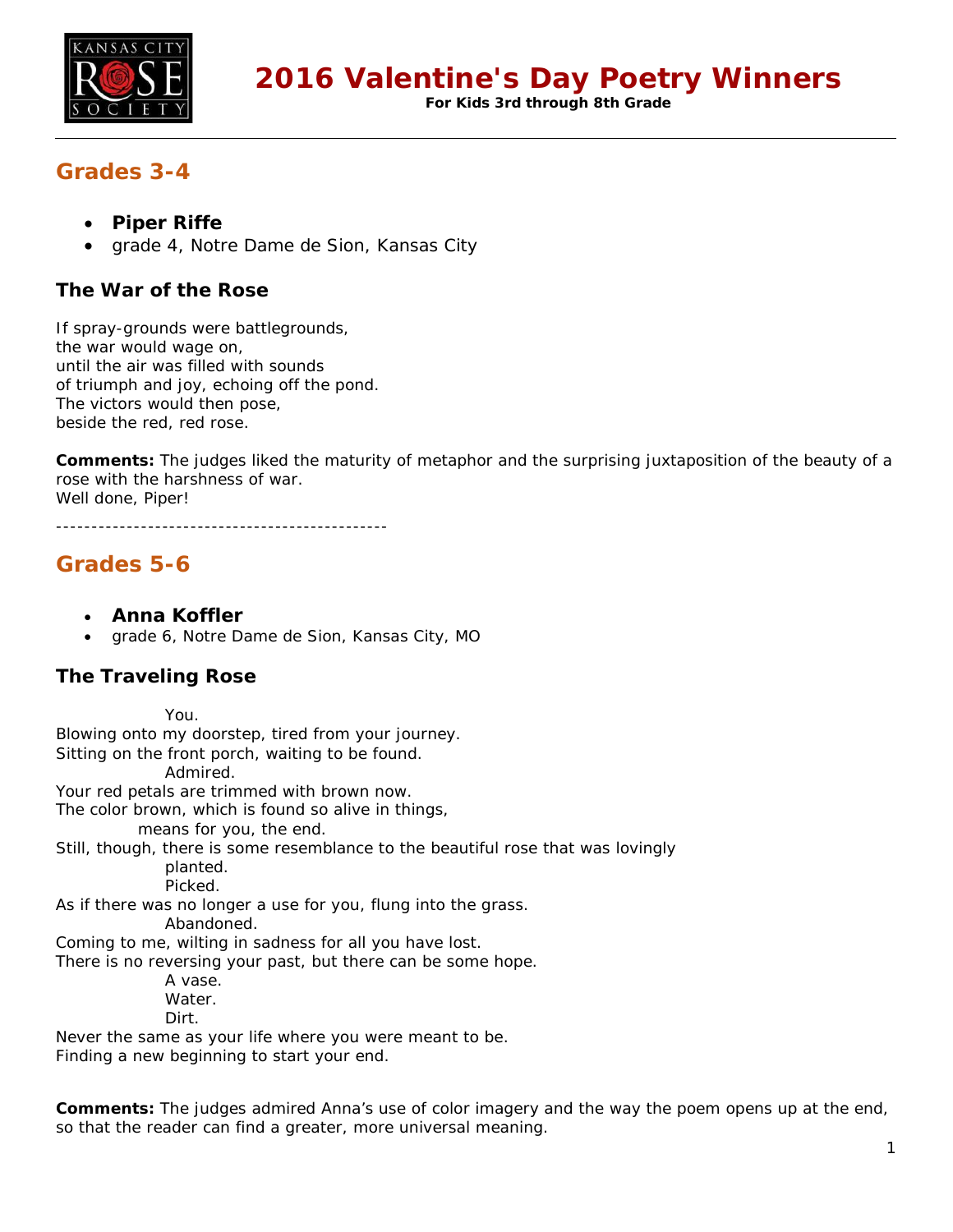# **Grades 7-8**

- **Destiny Boyd**
- grade 7, Moreland Ridge Middle School, Blue Springs, MO

#### **I'm from Hoping**

I'm from hoping. Hoping he'll Never Come Back. I'm from laughing at times, Screaming at others. I'm from hearing The shouts, seeing the hitting Then feeling it later. I'm from crying and wishing. WISHING It would end soon, But soon was never soon enough. I'm from a house of two boys, (My brother like a dad, My dad an abusive stranger.) A stranger that was my favorite Person to be around. A stranger that is never to be seen again.

I'm from moving from foster home To foster home. I'm from being scared of men, Never knowing if they're like him. I'm from hiding and keeping my Mouth closed, unless I was told to do otherwise. I'm from my heart feeling like a dying rose, falling Apart piece by piece.

**Comments:** The judges thought this was a very powerful poem. The poet used line breaks very effectively and delaying the use of the word "rose" made it more impactful - a devastatingly moving ending.

Continued on next page